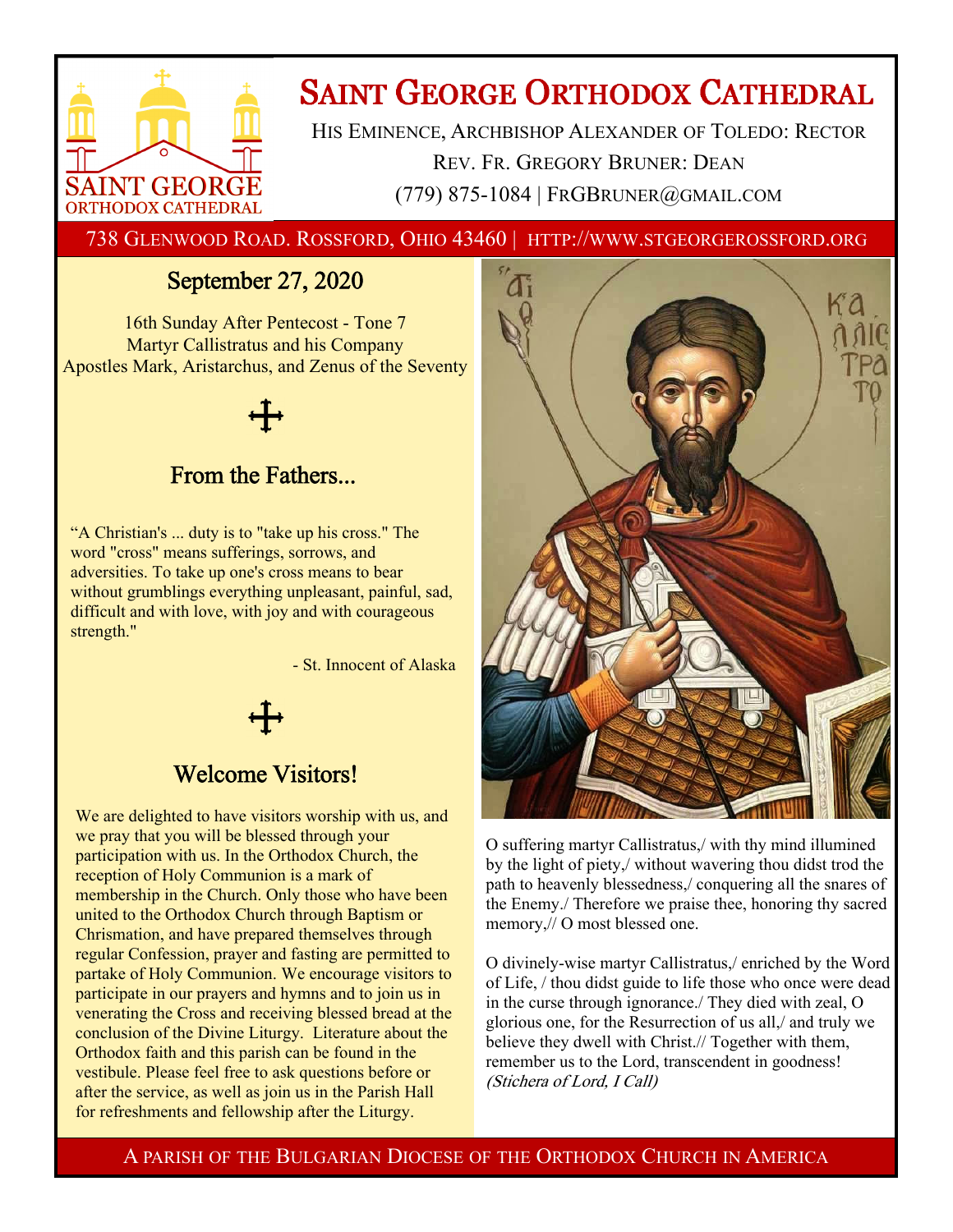### TODAY'S WORSHIP - HYMNS AND SCRIPTURE READINGS

#### Resurrection Troparion in Tone 7

By Thy Cross Thou didst destroy death./ To the thief Thou didst open Paradise./ For the Myrrhbearers Thou didst change weeping into joy,/ and Thou didst command Thy disciples, O Christ God,/ to proclaim that Thou art risen,// granting the world great mercy.

#### Greatmartyr George Troparion in Tone 4

As deliverer of captives/ and defender of the poor;/ healer of the infirm,/ champion of kings;/ victorious Great Martyr George,/ intercede with Christ our God;// for our souls' salvation.

#### Martyr Callistratus Troparion in Tone 3

In contest thou wast strengthened by the Holy Spirit, O Martyr Callistratus,/ and wast glorious in casting down the Enemy./ Thou didst offer a noble army of athletes/ as sweetsmelling incense to Christ.// With them pray for us who praise thee with hymns!

#### Resurrection Kontakion in Tone 7

The dominion of death can no longer hold men captive,/ for Christ descended, shattering and destroying its powers./ Hell is bound, while the Prophets rejoice and cry:/ "The Savior has come to those in faith;// enter, you faithful, into the Resurrection!"

#### Great Martyr George Kontakion in Tone 4

As we the faithful flee to thee for refuge and seek thy protection and speedy help,/ We entreat thee, O Champion of Christ, that we who sing thy praises may be delivered from the snares of the enemy/ and from every peril and adversary,// that we may cry: "Rejoice, O martyr George!"

Glory to the Father and to the Son and to the Holy Spirit

#### Martyr Callistratus Kontakion in Tone 4

Like stars you have shone upon the world, shedding the light of your contests and miracles upon all who cry to you:// "Rejoice, Martyr Callistratus and fellow company of martyrs!"

Now and ever and unto ages of ages. Amen.

#### Steadfast Protectress of Christians in Tone 6

Steadfast Protectress of Christians,/ constant advocate before the Creator;/ despise not the entreating cries of us sinners,/ but in your goodness come speedily to help us who call on you in faith./ Hasten to hear our petition and to intercede for us, O Theotokos,/ for you always protect those who honor you!

#### Epistle: 2 Corinthians 6:1-10

We then, as workers together with Him also plead with you not to receive the grace of God in vain. For He says: "In an acceptable time I have heard You, and in the day of salvation I have helped You." Behold, now is the accepted time; behold, now is the day of salvation.

We give no offense in anything, that our ministry may not be blamed. But in all things we commend ourselves as ministers of God: in much patience, in tribulations, in needs, in distresses, in stripes, in imprisonments, in tumults, in labors, in sleeplessness, in fastings; by purity, by knowledge, by longsuffering, by kindness, by the Holy Spirit, by sincere love, by the word of truth, by the power of God, by the armor of righteousness on the right hand and on the left, by honor and dishonor, by evil report and good report; as deceivers, and yet true; as unknown, and yet well known; as dying, and behold we live; as chastened, and yet not killed; as sorrowful, yet always rejoicing; as poor, yet making many rich; as having nothing, and yet possessing all things.

#### Gospel: Luke 5:1-11

So it was, as the multitude pressed about Him to hear the word of God, that He stood by the Lake of Gennesaret, and saw two boats standing by the lake; but the fishermen had gone from them and were washing their nets. Then He got

into one of the boats, which was Simon's, and asked him to put out a little from the land. And He sat down and taught the multitudes from the boat.

When He had stopped speaking, He said to Simon, "Launch out into the deep and let down your nets for a catch." But Simon answered and said to Him, "Master, we have toiled all night and caught nothing; nevertheless at Your word I will let down the net."

And when they had done this, they caught a great number of fish, and their net was breaking. So they signaled to their partners in the other boat to come and help them. And they came and filled both the boats, so that they began to sink.

When Simon Peter saw it, he fell down at Jesus' knees, saying, "Depart from me, for I am a sinful man, O Lord!" For he and all who were with him were astonished at the catch of fish which they had taken; and so also were James and John, the sons of Zebedee, who were partners with Simon.

And Jesus said to Simon, "Do not be afraid. From now on you will catch men." So when they had brought their boats to land, they forsook all and followed Him.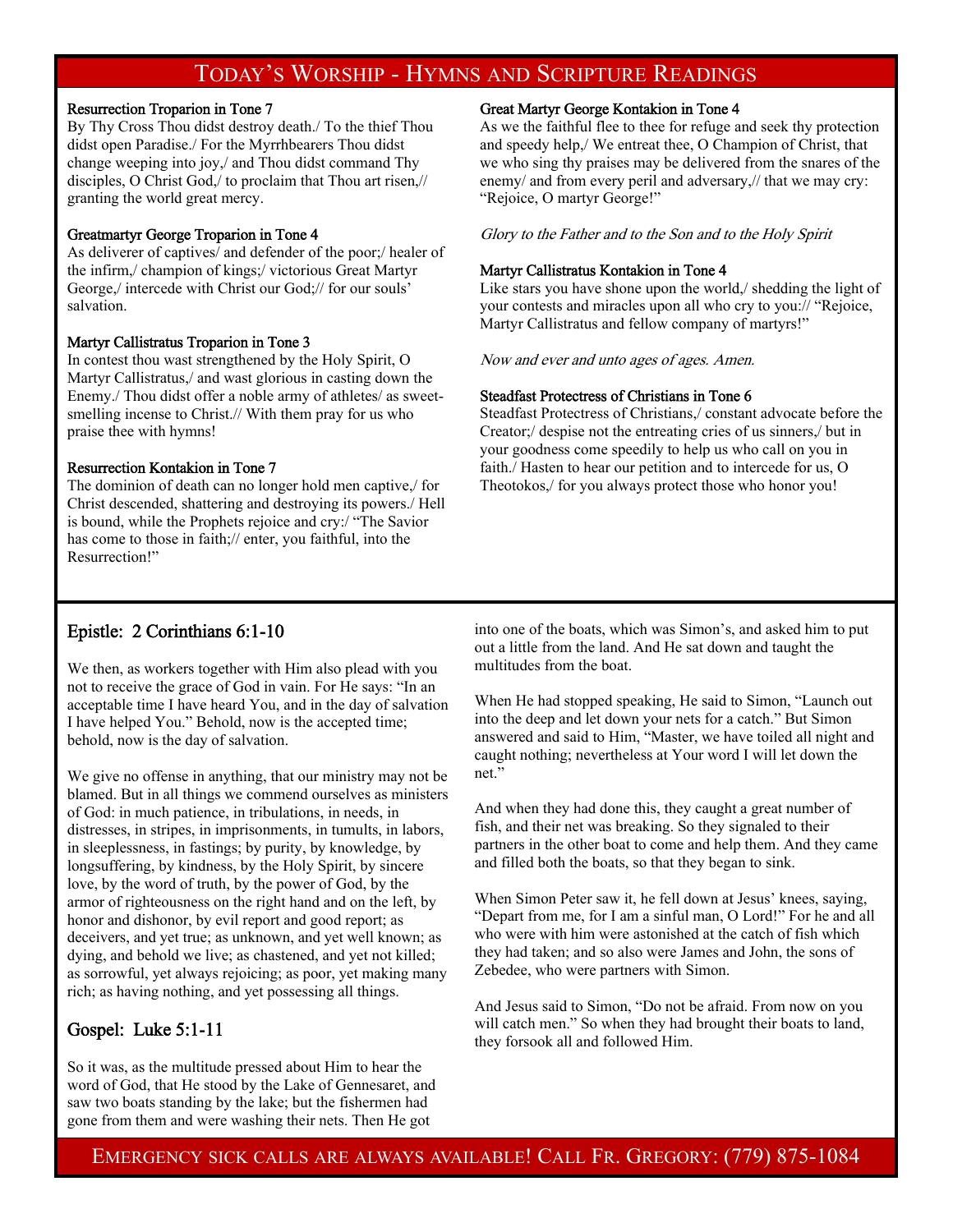### THIS WEEK AND LIFE IN CHRIST

#### Sunday, September 27th 10:00 AM Divine Liturgy (Livestream and In Person) 7:00 PM Church School (Online)

Martyr Callistratus and his company Apostles Mark, Aristarchus, and Zenas of the Seventy 2 Corinthians 6:1-10, Luke 5:1-11

#### Monday, September 28th 7:30 PM Adult Education (Online)

<sup>-</sup>

f

-

Ven. Chariton the Confessor, Abbot of Palestine Prophet Baruch Martyrdom of St. Wenceslaus, Prince of the Czechs Ephesians 1:22-2:3, 2 Corinthians 4:6-15 Luke 4:37-44, Luke 6:17-23

#### Tuesday, September 29th

Ven. Cyriacus the Hermit of Palestine Ven. Theophan the Merciful of Gaza Ephesians 2:19-3:7, Luke 5:12-16

#### Wednesday, September 30th

Hieromartyr Gregory, Bishop of Greater Armenia St. Michael, First Metropolitan of Kiev Ephesians 3:8-21, Ephesians 4:14-19 Luke 5:33-39, Luke 6:12-19

#### Thursday, October 1st

Protection of the Most Holy Theotokos Apostle of the Seventy Ananias Ven. Romanus the Melodist Hebrews 9:1-7, Luke 10:38-42, 11:27-28

#### Friday, October 2nd

Hieromartyr Cyprian, Justina, Theoctist of Nicomedia Martyrs David and Constantine, Princes of Georgia Repose of Rt. Blv. Princess Anna of Kashin Ephesians 4:17-25, Luke 6:17-23

#### Saturday, October 3rd 5:00 PM Great Vespers

Hieromartyr Dionysius the Areopagite St. John the Chozebite, Bishop of Caesarea in Palestine 1 Corinthians 14:20-25, Luke 5:17-26

#### Sunday, October 4th 10:00 AM Divine Liturgy 7:00 PM Church School (Online)

Hieromartyr Hierotheus, Bishop of Athens Martyrs Gaius, Faustus, Eusebius, and Chaeremon 2 Corinthians 6:16-7:1, Luke 6:31-36

#### A Prophet in the Shadows



We remember the Prophet Baruch. He was the stalwart friend and secretary of the much more prominent and often-quoted prophet Jeremiah.

It was no small thing to be Jeremiah's companion and scribe. Not only did Baruch laboriously write thousands of words of prophecy dictated by his master, he also read the words that Jeremiah had "spoken against Israel and Judah and all the nations" to the very people against whom he had spoken them.

The 36th chapter of the Book of Jeremiah says that Baruch wrote on a papyrus scroll the warnings Jeremiah heard from God, telling the people of Jerusalem and Judah to turn from their evil ways. Then, at Jeremiah's direction, he read the scroll publicly in the Temple at Jerusalem, facing the very people who were accused by God of wrongdoing.

A group of royal officials asked Baruch to read the scroll again, privately, to them. They asked him how he had come to write the words, and he replied that Jeremiah had dictated them. The danger Baruch and his master faced is made clear by the officials' instructions to Baruch: "Go and hide, you and Jeremiah, and let no one know where you are" (36:19).

The king, Jehoiakim, also wanted to hear what was in the scroll. Sitting by a fire, he had a courtier named Jehudi read it, column by column. As Jehudi finished reading a column, the king would cut it off with a penknife and throw it into the fire. Not only did Jehoiakim refuse to heed God's warnings, but Baruch had to write the whole scroll, with more words added, all over again.

The disobedience of the kings and people finally led to the fall of Jerusalem. In Jeremiah 39: 6-8 we read the grim results: "The king of Babylon slew the sons of Zedekiah [the king of Judah at that time]at Riblah before his eyes; and the king of Babylon slew all the nobles of Judah. He put out the eyes of Zedekiah and bound him in fetters to take him to Babylon. The Chaldeans burned the king's house and the house of the people, and broke down the walls of Jerusalem."

Baruch stood loyally by Jeremiah as the great prophet was imprisoned and persecuted. With Jeremiah, he grieved at the fall of Jerusalem. But we don't remember Baruch only as a witness to disheartening events. He also is a prophet, and in his writings we read: "This is our God; no other can be compared to him! He found the way to knowledge, and gave her to Jacob his servant and to Israel whom he loved. Afterward she appeared upon earth and lived among men" (Baruch 3:35-37). The Church Fathers saw in this a prophecy of the coming of Christ.

### HAVE A QUESTION OR NEED TO CHAT? CALL OR EMAIL FR. GREGORY.